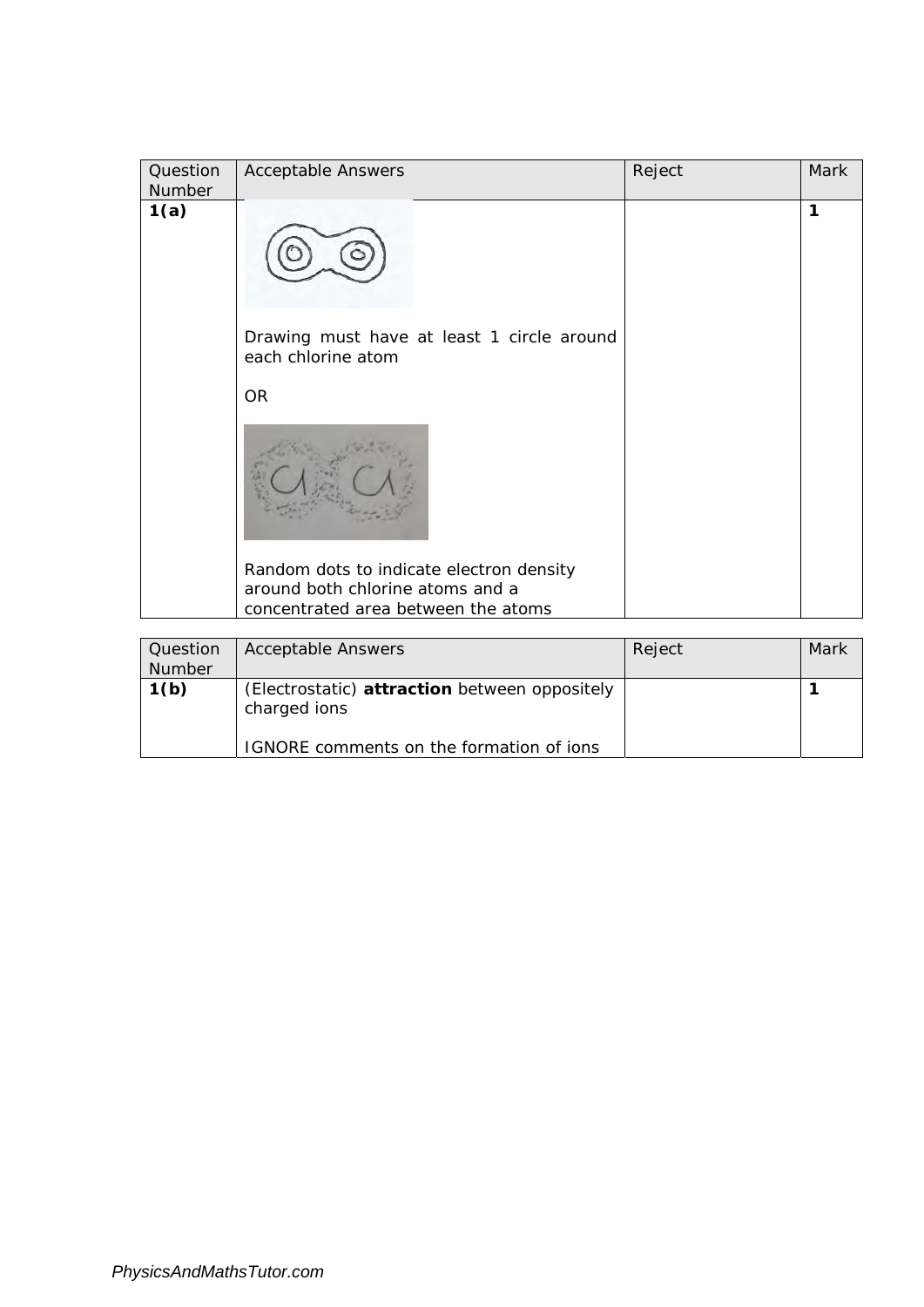| Question<br><b>Number</b> | <b>Acceptable Answers</b>                                                                                                                                                                                              | Reject              | Mark |
|---------------------------|------------------------------------------------------------------------------------------------------------------------------------------------------------------------------------------------------------------------|---------------------|------|
| 1(c)                      | arking point 1<br>Either                                                                                                                                                                                               |                     | 3    |
|                           | Diagram of U-tube / beaker with electrodes and<br>sodium chloride solution                                                                                                                                             | Sodium<br>electrode |      |
|                           | <b>OR</b>                                                                                                                                                                                                              |                     |      |
|                           | Diagram of microscope slide with electrodes<br>attached and either filter paper soaked in sodium<br>chloride solution or dampened/wet filter paper on<br>the top of the slide with the sample added (in the<br>centre) |                     |      |
|                           | (1)                                                                                                                                                                                                                    |                     |      |
|                           | <b>Marking point 2</b><br>Suitable circuit<br>(1)                                                                                                                                                                      |                     |      |
|                           | If electrodes labelled $\pm$ or named they must be<br>consistent with the cell<br>For example the following would not score this<br>marking point:                                                                     |                     |      |
|                           | GAmble<br>$C0$ thate $\otimes$<br>NGC                                                                                                                                                                                  |                     |      |
|                           | <b>Marking point 3</b><br>Ammeter/ light bulb showing conductivity<br><b>OR</b><br>Chlorine (gas) evolved/ Test for<br>chlorine/hydrogen (gas) evolved/Test for<br>(1)<br>hydrogen                                     | Sodium<br>formed    |      |
|                           | ALLOW any other reasonable electrolysis<br>apparatus that would work to show ionic bonding.                                                                                                                            |                     |      |
|                           | For MP3 if the electrode at which the gas is                                                                                                                                                                           |                     |      |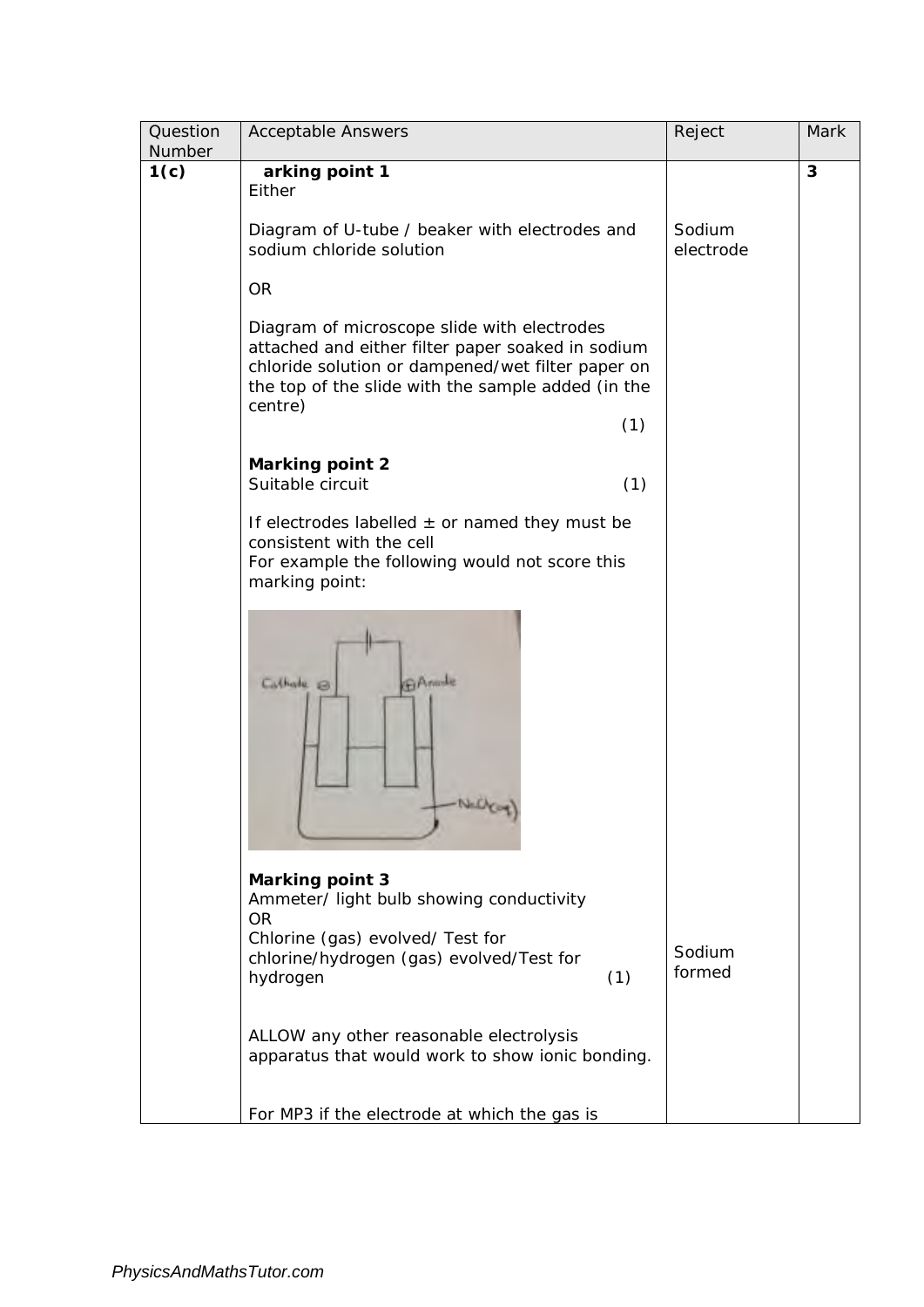| evolved is stated then it must have the correct    |
|----------------------------------------------------|
| sign or charge, although it is not necessary to    |
| name or give a sign for the electrode, ie chlorine |
| at the electrode with a positive sign and hydrogen |
| at the electrode with a negative sign.             |
|                                                    |
| Use of other ionic compounds can only score MP2    |

| Question | <b>Acceptable Answers</b>                 | Reject | Mark |
|----------|-------------------------------------------|--------|------|
| Number   |                                           |        |      |
| 1(d)(i)  | Correct dot and cross diagram with charge |        | 1    |
|          |                                           |        |      |
|          | Example                                   |        |      |
|          | XX                                        |        |      |
|          | XX CI X.                                  |        |      |
|          |                                           |        |      |
|          | XX                                        |        |      |
|          |                                           |        |      |
|          | ALLOW all dots or all crosses             |        |      |
|          |                                           |        |      |
|          | IGNORE any sodium dot and cross diagram   |        |      |

| Question<br><b>Number</b> | <b>Acceptable Answers</b>                         | Reject            | Mark |
|---------------------------|---------------------------------------------------|-------------------|------|
| 1(d)(ii)                  | (Isoelectronic example) $S^2/S^{-2}/P^{3}/P^{-3}$ | $Si4'/K+/Ca2+/Ar$ |      |

| Question<br><b>Number</b> | <b>Acceptable Answers</b>                                                                                                      | Reject                          | Mark |
|---------------------------|--------------------------------------------------------------------------------------------------------------------------------|---------------------------------|------|
| 11(e)                     | arking point 1<br>Sodium conducts when solid (and<br>(1)<br>liquid/molten)                                                     | Sodium in<br>solution/dissolved | 3    |
|                           | Marking point 2<br>Sodium chloride conducts when molten (and<br>in solution but not as a solid)<br>(1)                         |                                 |      |
|                           | <b>Marking point 3</b><br>Charge carriers in sodium are (delocalised)<br>electrons but jons in sodium chloride                 |                                 |      |
|                           | <b>OR</b>                                                                                                                      |                                 |      |
|                           | Conductivity in sodium due to the<br>movement of (delocalised) electrons but the<br>movement of ions in sodium chloride<br>(1) |                                 |      |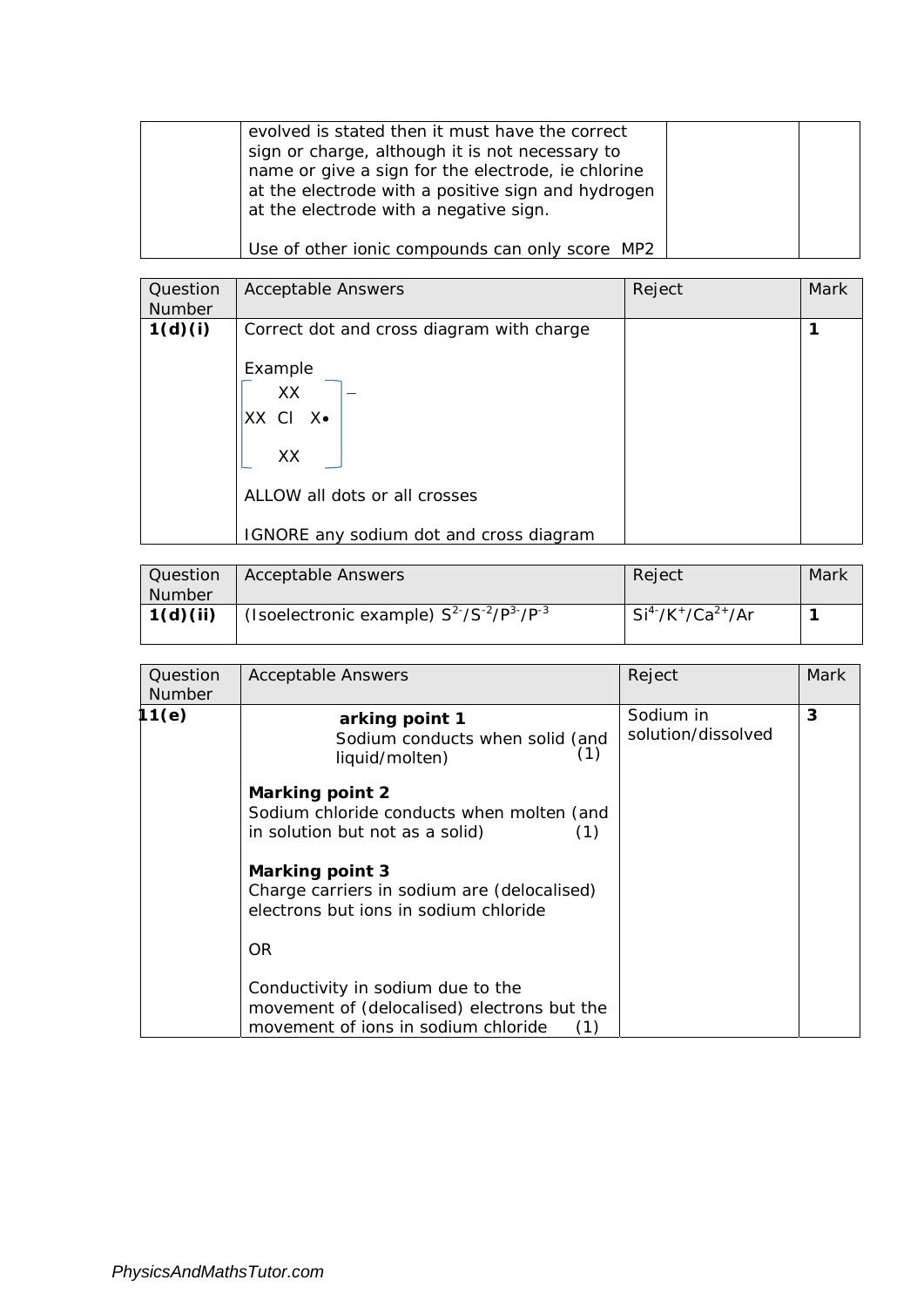| Question<br><b>Number</b> | <b>Acceptable Answers</b>                                                                                                                                                                                                                                                                                                                              | Reject                                | Mark |
|---------------------------|--------------------------------------------------------------------------------------------------------------------------------------------------------------------------------------------------------------------------------------------------------------------------------------------------------------------------------------------------------|---------------------------------------|------|
| 2(a)                      | (i)<br>ucture<br>Lattice /close-packed (1)<br>(or a diagram with at least 3 rows)<br>positive ions or cations (allow metal<br>$ions)$ (1)<br>delocalized electrons / sea of<br>electrons (1)<br>(ii) Bon<br>(Electrostatic) attraction<br>between positive ions / cations (allow<br>metal ions) and delocalized electrons<br>/ sea of electrons<br>(1) | layers<br>protons<br>'free' electrons | 4    |

| Question<br>Number | <b>Acceptable Answers</b>                                                                                                                                                                    | Reject                      | Mark |
|--------------------|----------------------------------------------------------------------------------------------------------------------------------------------------------------------------------------------|-----------------------------|------|
| 2(b)               | Any three from                                                                                                                                                                               |                             | 3    |
|                    | 1. Magnesium ion / $Mg^{2+}$ (allow<br>magnesium) has a larger<br>charge (density) than the<br>sodium ion (allow sodium) /<br>Na <sup>+</sup> some comparison of the<br>ions is required (1) | Just $Mg^{2+}$ and<br>$Na+$ |      |
|                    | 2. magnesium ions / $Mg^{2+}$ smaller<br>than sodium ions (1)                                                                                                                                |                             |      |
|                    | 3. Magnesium / $Mg^{2+}$ contributes<br>two / more electrons (per<br>atom) to the "sea" of electrons<br>(1)                                                                                  |                             |      |
|                    | 4. magnesium ions / $Mg^{2+}$ have<br>greater attraction for the<br>delocalized "sea" of electrons<br>(1)                                                                                    | More bonds                  |      |
|                    | Ignore reference to number of outer<br>electrons in Mg / Na                                                                                                                                  |                             |      |
|                    | Any references to the bonding being<br>ionic, covalent or intermolecular<br>(max 2)                                                                                                          |                             |      |
|                    | Reverse argument can gain full marks                                                                                                                                                         |                             |      |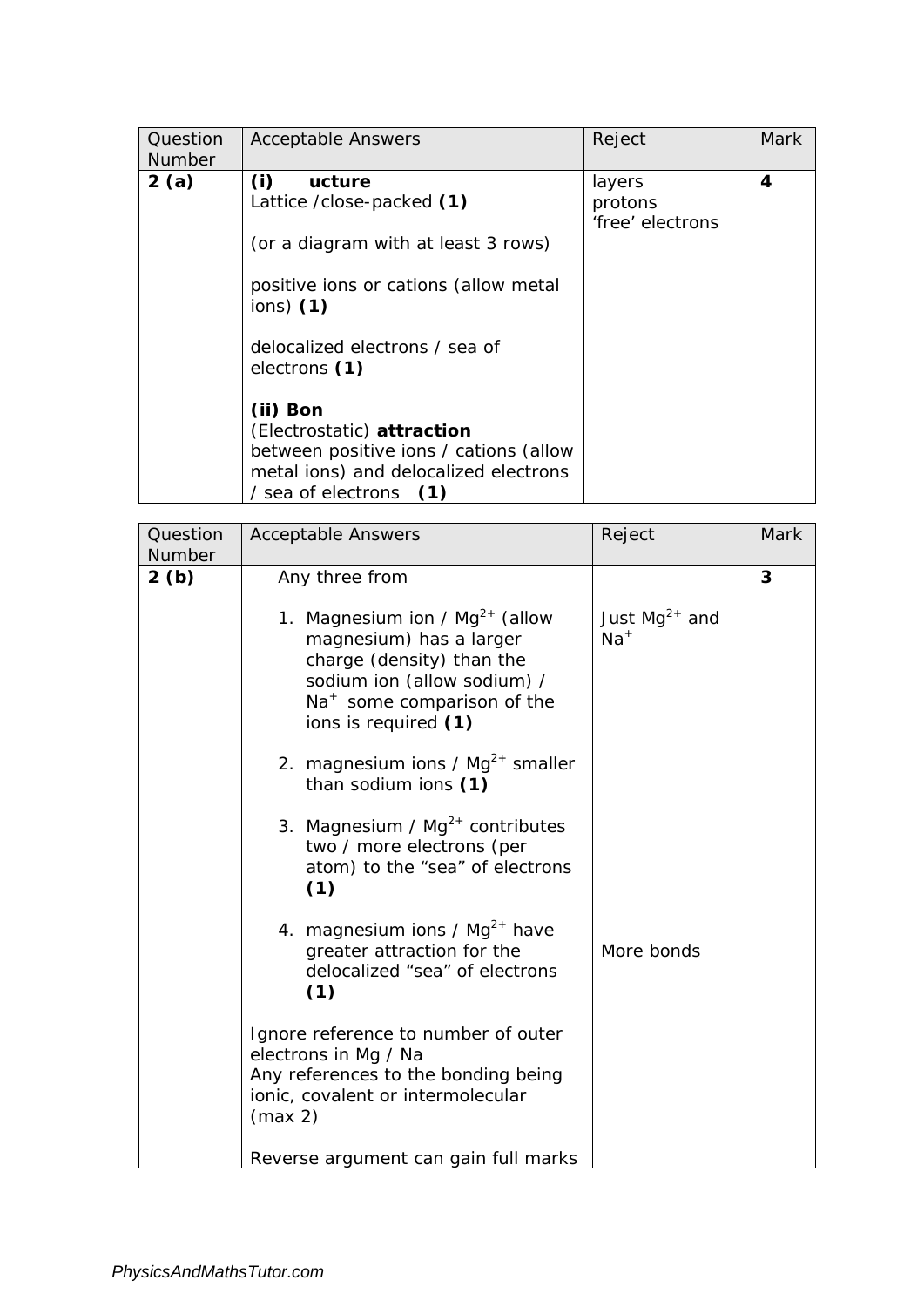| Question<br><b>Number</b> | <b>Acceptable Answers</b>                                                                                                                                                                        | Reject           | Mark         |
|---------------------------|--------------------------------------------------------------------------------------------------------------------------------------------------------------------------------------------------|------------------|--------------|
| 2(c)                      | The delocalized electrons / sea of<br>electrons (1)<br>Flow (allow move / free to move) (1)<br>(When a potential difference/voltage)<br>is applied)<br>'Carry the current' is not sufficient for | 'free' electrons | $\mathbf{2}$ |
|                           | the mark                                                                                                                                                                                         |                  |              |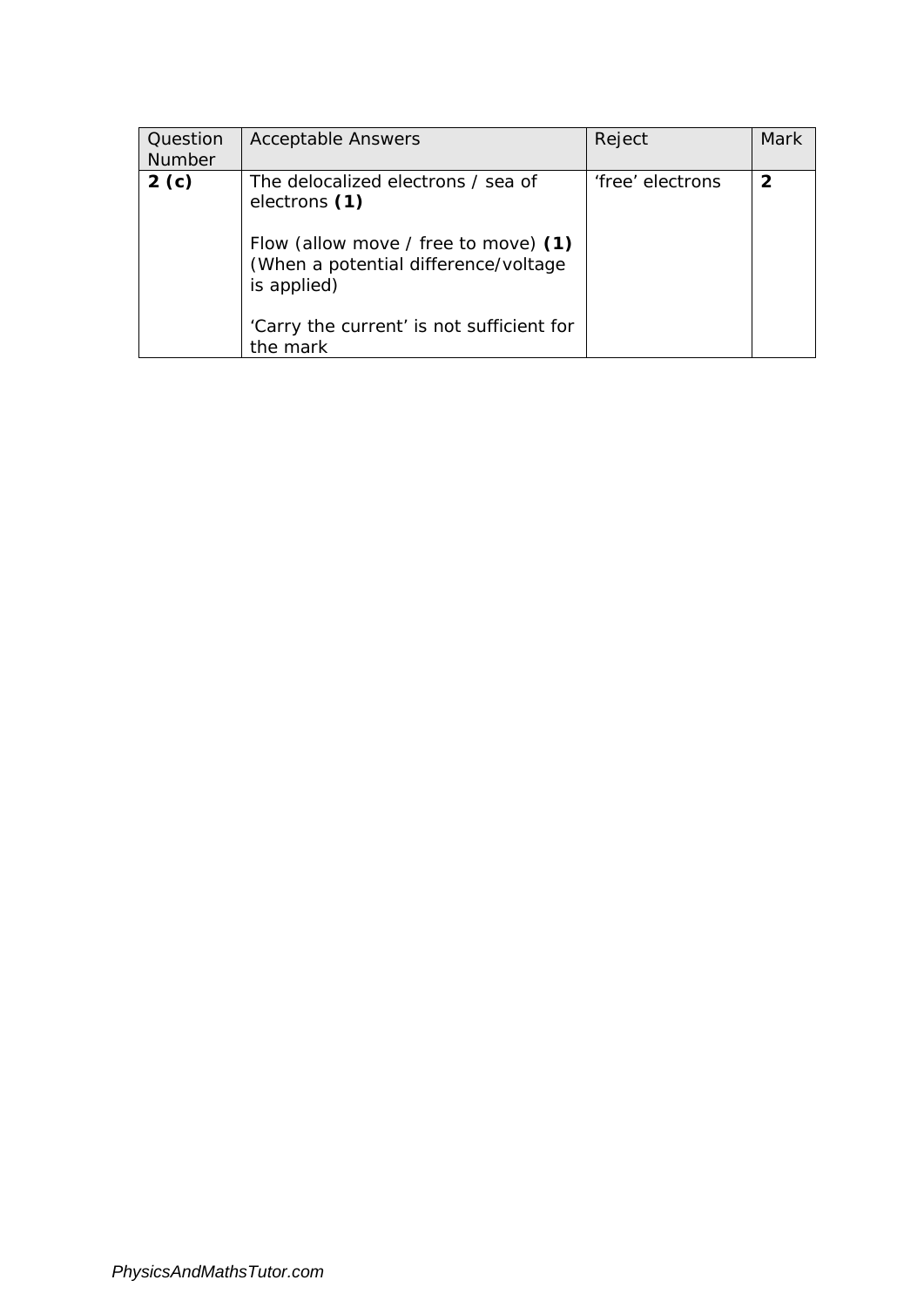| Question<br>Number | <b>Acceptable Answers</b>                                                                                                                                                                                                                                                                                       | Reject | <b>Mark</b>    |
|--------------------|-----------------------------------------------------------------------------------------------------------------------------------------------------------------------------------------------------------------------------------------------------------------------------------------------------------------|--------|----------------|
| 3(a)               | <b>First mark:</b><br><b>Diagram</b> showing U-tube OR filter<br>paper on a microscope slide OR<br>electrodes in a beaker OR other feasible<br>set-up such as<br>bridge<br>blue<br>yellow<br>but a $+$ and a $-$ sign must be<br>shown somewhere on the diagram<br>by signs or words, positive and<br>negative. |        | $\overline{4}$ |
|                    | <b>NOTES</b><br>If set-up in the picture above is used, in<br>addition to the $+$ and $-$ signs a bridge<br>between the two beakers must also be<br>shown.<br>External circuits do not have to be<br>complete (e.g. wires can be shown<br>attached to a slide, provided the $+$ and<br>- labels included).      |        |                |
|                    | If the words cathode and/or anode are<br>included, for the first mark to be<br>awarded the cathode must be shown as<br>$-ve$ and/or the anode as +ve                                                                                                                                                            |        |                |
|                    | If a battery symbol<br>$\overline{\phantom{a}}$<br>shown, IGNORE any incorrect polarities,<br>that is                                                                                                                                                                                                           |        |                |
|                    | $\begin{array}{c c} \star & - \\\hline \hline & - \\\hline \end{array}$<br>IGNORE any electrode materials<br><b>EXCEPT</b> Cu <sup>2+</sup> and/or CrO <sub>4</sub> <sup>2-</sup><br>(1)                                                                                                                        |        |                |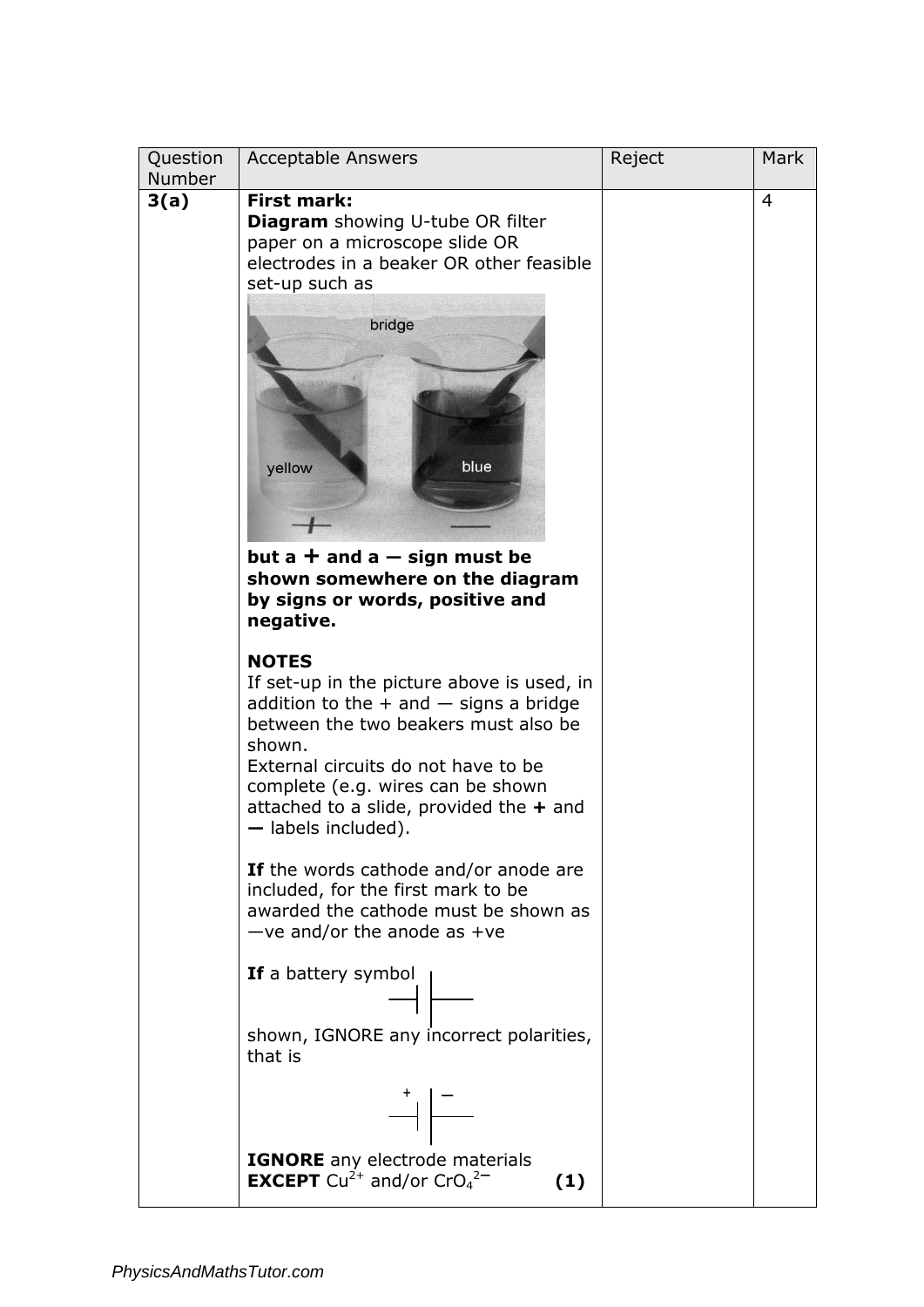| <b>Second mark:</b><br>Description to include the idea that the<br>ions move/ions are mobile/ions<br>migrate<br><b>MUST BE IN WORDS</b> | Just ions are<br>attracted to the<br>electrodes of<br>opposite<br>charge |  |
|-----------------------------------------------------------------------------------------------------------------------------------------|--------------------------------------------------------------------------|--|
| ALLOW if description focuses on the<br>movement of one of the jons to the<br>oppositely-charged electrode<br>(1)                        |                                                                          |  |
| <b>Third mark:</b><br>Yellow ion/yellow (colour)/ $CrO42–$<br>moves towards the/+ve (electrode)/<br>anode<br>(1)                        |                                                                          |  |
| <b>Fourth mark:</b><br>Blue ion/blue (colour)/ $Cu^{2+}$ moves<br>towards cathode $/$ -ve (electrode) (1)                               |                                                                          |  |
| Mark CQ on candidate's cathode and<br>anode signs for the $3^{rd}$ and $4^{th}$ marks                                                   |                                                                          |  |

| Question<br>Number | <b>Acceptable Answers</b>                                                                                                                                | Reject                                                               | Mark |
|--------------------|----------------------------------------------------------------------------------------------------------------------------------------------------------|----------------------------------------------------------------------|------|
| 3(b)(i)            | (Forces of attraction between)<br>oppositely-charged ions/positive and<br>negative ions/cations and anions<br>IGNORE comments about electron<br>transfer | Just ionic bonds/<br>Just "electrostatic<br>forces of<br>attraction" |      |

| Question<br>Number | <b>Acceptable Answers</b>                                                                                                              | Reject                                                 | Mark |
|--------------------|----------------------------------------------------------------------------------------------------------------------------------------|--------------------------------------------------------|------|
| 3(b)(ii)           | <b>First mark:</b><br>Ions of the same charge (repel)/<br>positive ions (repel)/negative ions<br>(repel)<br>(1)<br><b>Second mark:</b> | <b>Magnetic</b><br>repulsion"<br>negates first<br>mark | 2    |
|                    | Nuclei (of the ions repel) ALLOW<br>'protons' (in the ions repel)<br>OR.<br>Electron clouds<br>OR.<br>electrons (in the ions repel)    | "Electrons repel<br>nuclei"                            |      |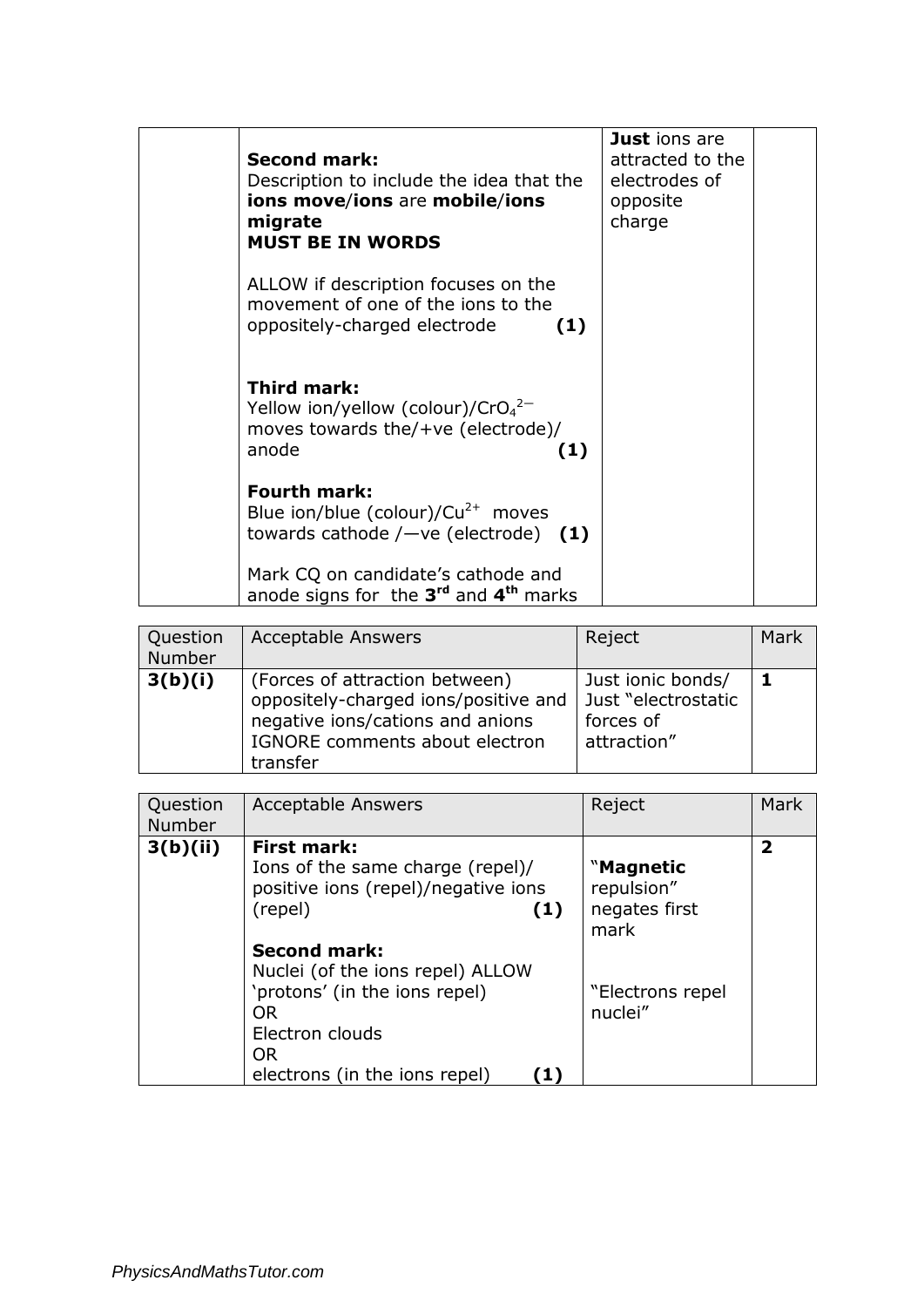| Question<br>Number | <b>Acceptable Answers</b>                                     |            | Reject | Mark |
|--------------------|---------------------------------------------------------------|------------|--------|------|
| 3(c)(i)            | (g)<br>$\left( 9\right)$<br>Penalise missing /incorrect state | (1)<br>(1) |        |      |
|                    | symbols once only<br>Max 1 if include "2e <sup>-"</sup>       |            |        |      |

| Question<br><b>Number</b> | <b>Acceptable Answers</b>                                                                                                                            | Reject                                                                 | <b>Mark</b>             |
|---------------------------|------------------------------------------------------------------------------------------------------------------------------------------------------|------------------------------------------------------------------------|-------------------------|
| 3(c)(ii)                  | (A is enthalpy change of) formation<br>$($ of MgO $)$<br>(1)<br>ALLOW just " $\Delta H_f$ "<br>ALLOW (enthalpy change of)<br>combustion of magnesium | "(enthalpy)<br>change of)<br>reaction"                                 | $\overline{\mathbf{2}}$ |
|                           | $(C$ is) (sum of) first plus second<br>ionization energies (of Mg) /<br>$IE_1 + IE_2$ (for Mg)<br>(1)                                                | Just "ionization"<br>energy"/ "second<br>ionization<br>energy" (of Mg) |                         |
|                           | ALLOW "first and second ionization<br>energies (of Mg)"                                                                                              |                                                                        |                         |
|                           | IGNORE references to "standard"                                                                                                                      |                                                                        |                         |

| Question<br>Number | <b>Acceptable Answers</b>                                                                                                                                                                                                      | Reject | Mark |
|--------------------|--------------------------------------------------------------------------------------------------------------------------------------------------------------------------------------------------------------------------------|--------|------|
| 3(c)(iii)          | $(F =) A - B - C - D - E$<br>NOTE: These letters may be in any<br>order, but the signs MUST be correct<br>ALLOW answers when the enthalpy<br>changes are identified correctly in<br>words or symbols in lieu of the<br>letters |        |      |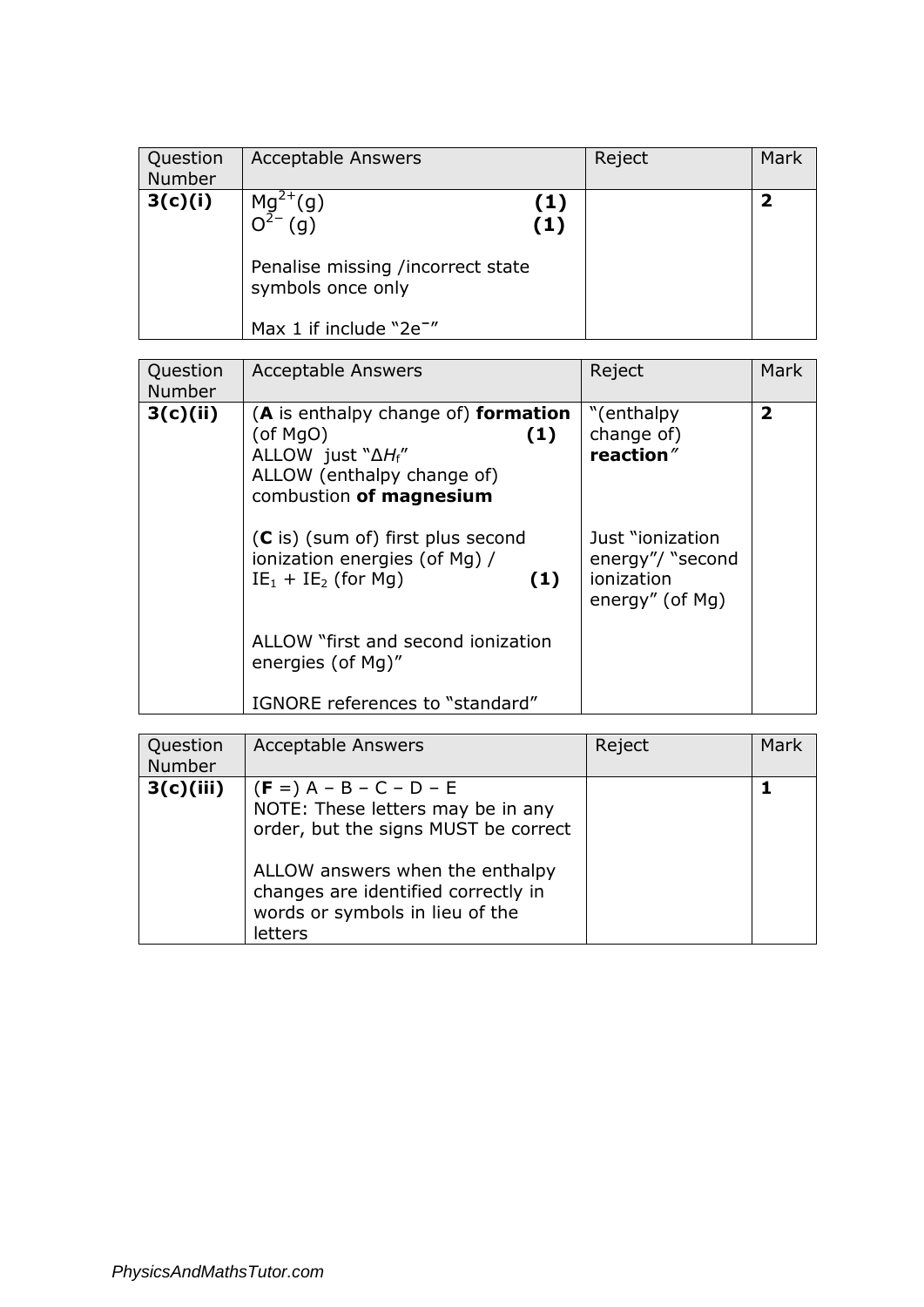| Question<br><b>Number</b> | <b>Acceptable Answers</b>                                                                                                                                                 |     | Reject                                                                                  | <b>Mark</b>    |
|---------------------------|---------------------------------------------------------------------------------------------------------------------------------------------------------------------------|-----|-----------------------------------------------------------------------------------------|----------------|
| 3(d)(i)                   | <b>First mark:</b><br>$Mg^{2+}$ AND O <sup>2-</sup> higher charge /<br>$Mg^{2+}$ AND $Q^{2-}$ higher charge<br>density (than $Mq^+$ and $O^-$ )<br>NOTE: both ions needed | (1) | Any mention of<br>'intermolecular<br>forces' scores (0)<br>overall for this<br>question | $\overline{2}$ |
|                           | <b>Second mark:</b><br>$Mg^{2+}$ smaller (than $Mg^{+}$ )<br>IGNORE comparisons of the relative                                                                           | (1) |                                                                                         |                |
|                           | sizes of $O^-$ with $O^{2-}$ even if<br><b>INCORRECT</b><br>IGNORE any references to<br>polarization (of ions) and/or<br>covalent character                               |     |                                                                                         |                |

| Question<br>Number | <b>Acceptable Answers</b>                                                                                                                                     | Reject                                               | Mark |
|--------------------|---------------------------------------------------------------------------------------------------------------------------------------------------------------|------------------------------------------------------|------|
| 3(d)(ii)           | (Lattice energy of $Mg^{2+}O^{2-}$ is)<br>more exothermic/more negative<br>ALLOW greater/increased/higher/<br>more/larger/bigger<br>IGNORE "stronger lattice" | "energy<br>required"<br>OR<br>Lower/less/<br>smaller |      |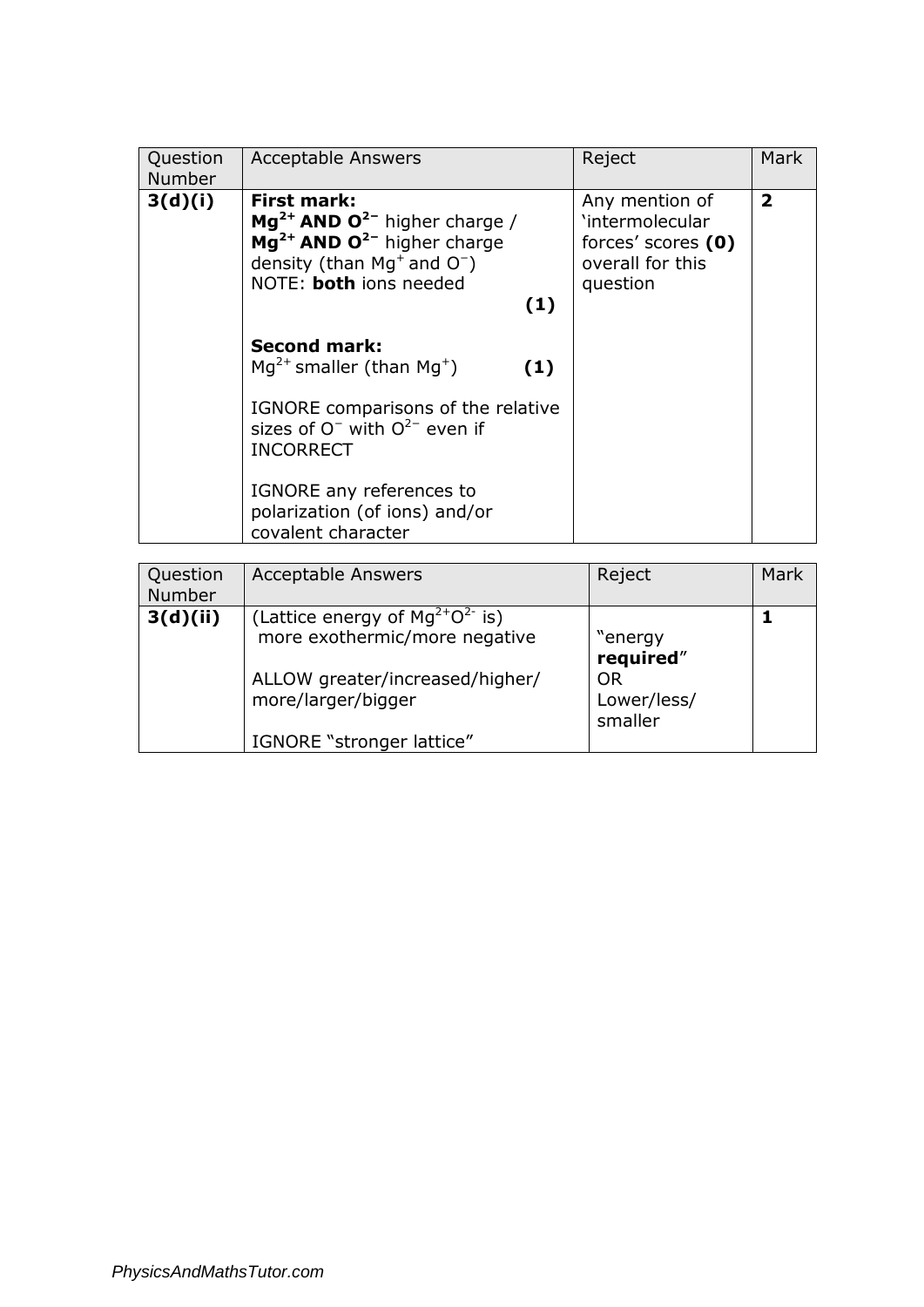| Question      | <b>Acceptable Answers</b>                                                                         | Reject | Mark |
|---------------|---------------------------------------------------------------------------------------------------|--------|------|
| <b>Number</b> |                                                                                                   |        |      |
| 4(a)          | $(1s2 2s2) 2p6 3s2 3p5$ (ignore repetition of 1s <sup>2</sup> 2s <sup>2</sup> )                   | 287    |      |
|               | ALLOW subscripts, correct use of $p_x$ , $p_y$ and $p_z$<br>orbitals or normal font for electrons |        |      |

| Question<br>Number | <b>Acceptable Answers</b>                                                                                                                                                                                         | Reject                                                                          | <b>Mark</b>    |
|--------------------|-------------------------------------------------------------------------------------------------------------------------------------------------------------------------------------------------------------------|---------------------------------------------------------------------------------|----------------|
| $4$ (b) (i)        | ЖӾ<br>CI <sub>1</sub><br>⋇ӿ<br>$Mg^{2+}$<br>ЖӾ<br>CI <sub>1</sub><br>⋇⋇                                                                                                                                           | Covalent bonding (0)                                                            | $\overline{2}$ |
|                    | Correct number of outer electrons (ignore<br>whether dots and / or crosses) drawn and also<br>ratio of magnesium : chloride ions is 1:2<br>(1)                                                                    | Incorrect numbers of<br>electrons in inner<br>shells if drawn for<br>first mark |                |
|                    | Correct formulae and charges of the ions shown<br>somewhere<br>(1)                                                                                                                                                | " $MG2+$ " and/or "CL <sup>-</sup> "<br>for second mark                         |                |
|                    | <b>NOTE:</b> Diagram for $Mg^{2+}$ showing the outermost<br>shell with 8e <sup>-</sup> (dots and/or crosses) and/or Cl <sup>-</sup><br>shown with a 2 in front or 2 as a subscript would<br>also score both marks |                                                                                 |                |
|                    | Mark the two points independently                                                                                                                                                                                 |                                                                                 |                |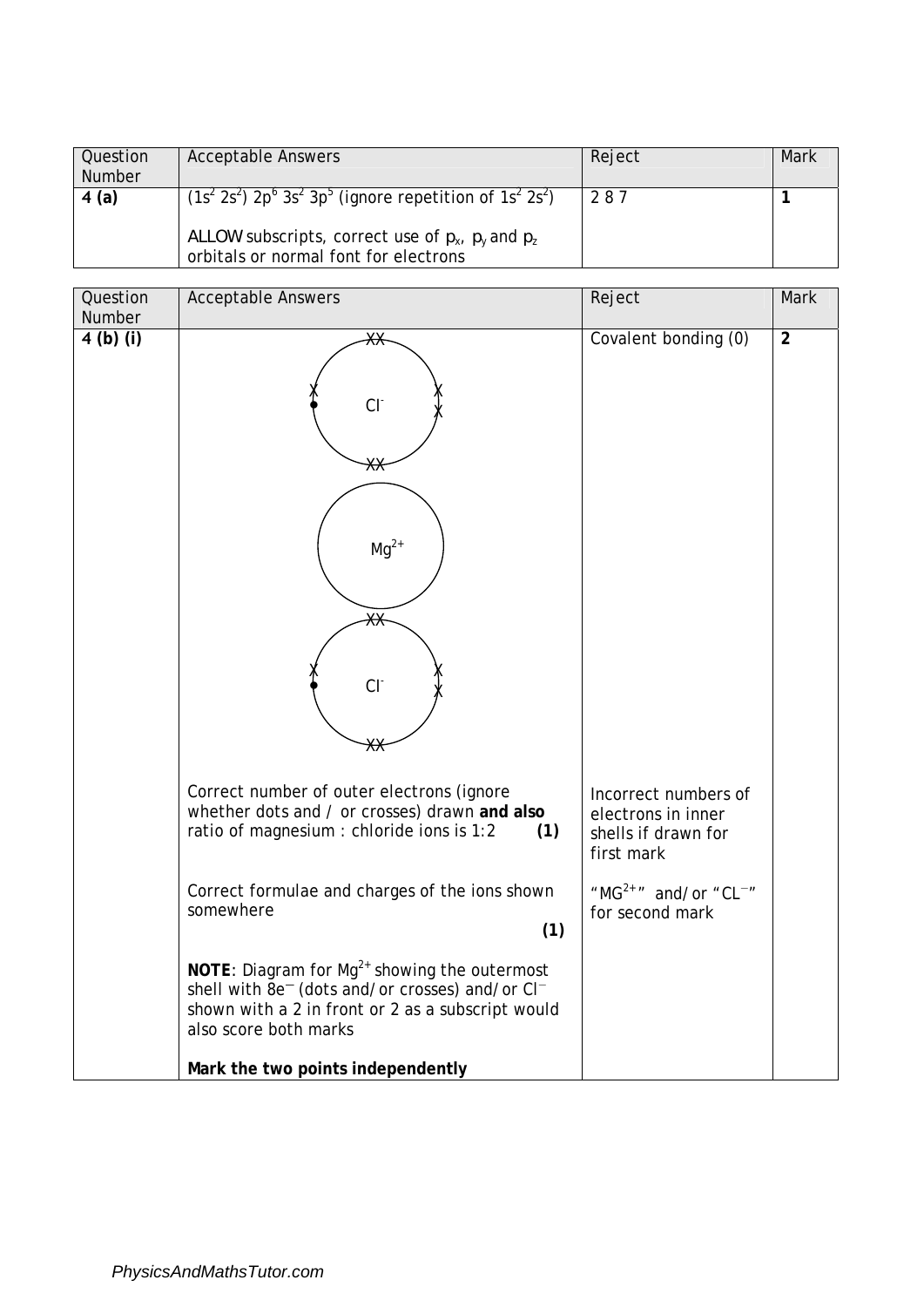| Question<br><b>Number</b> | <b>Acceptable Answers</b>                                                                                           |     | Reject            | Mark |
|---------------------------|---------------------------------------------------------------------------------------------------------------------|-----|-------------------|------|
| $4$ (b) (ii)              | 4 shared pairs of electrons around the carbon<br>labelled C                                                         |     | lonic bonding (0) | 2    |
|                           |                                                                                                                     | (1) |                   |      |
|                           | ALL outer electrons, including lone pairs, are<br>correctly shown on each of the four chlorine<br>atoms labelled CI |     |                   |      |
|                           |                                                                                                                     | (1) |                   |      |
|                           | ALLOW versions without circles                                                                                      |     |                   |      |
|                           | <b>IGNORE</b> lines between the shared electrons                                                                    |     |                   |      |
|                           | Mark two points independently                                                                                       |     |                   |      |

| Question<br><b>Number</b> | <b>Acceptable Answers</b>                                                                                                                                                                                                                                                                                                                                           | Reject                                                                                          | Mark           |
|---------------------------|---------------------------------------------------------------------------------------------------------------------------------------------------------------------------------------------------------------------------------------------------------------------------------------------------------------------------------------------------------------------|-------------------------------------------------------------------------------------------------|----------------|
| $4$ (b) (iii)             | (Comparison of) charges: $O^{2-}$ ions whereas CI <sup>-</sup><br>ions<br><b>OR</b><br>Statement to the effect that oxide ion has a<br>greater (negative) charge / greater charge<br>density than the chloride ion<br>(1)<br>(so the force of) attraction between ions is<br>stronger in MgO (than MgCl2) / stronger ionic<br>bonding in MgO (than $MgCl2$ )<br>(1) | Use of term chlorine<br>and/or oxygen<br>"atoms" or<br>"molecules"<br>$(0)$ f<br>answer overall | $\overline{3}$ |
|                           | More energy is required to separate the ions in<br>MgO (than MgCl <sub>2</sub> ) / more energy is required to<br>break (ionic) bonds in MgO (than MgCl2) /<br>(1)<br>Mark the above three points independently<br>NOTE ALTERNATIVE ANSWER WITH A MAXIMUM OF<br>TWO MARKS:-                                                                                          | "More bonds need to<br>be broken"                                                               |                |
|                           | $Q^{2-}$ (ions) smaller (than CI <sup>-</sup> ions)<br>(1)<br>so (force of) attraction between ions is stronger<br>in MgO (than $MgCl2$ ) /stronger ionic bonding in<br>MgO (than MgCl2)<br>(1)<br>Ignore ANY references to polarization of ions /<br>covalent character / degree of covalency.<br>Mark the above two points independently                          | $(0)$ f<br>answer overall<br>if mentions<br>"intermolecular<br>forces"                          |                |